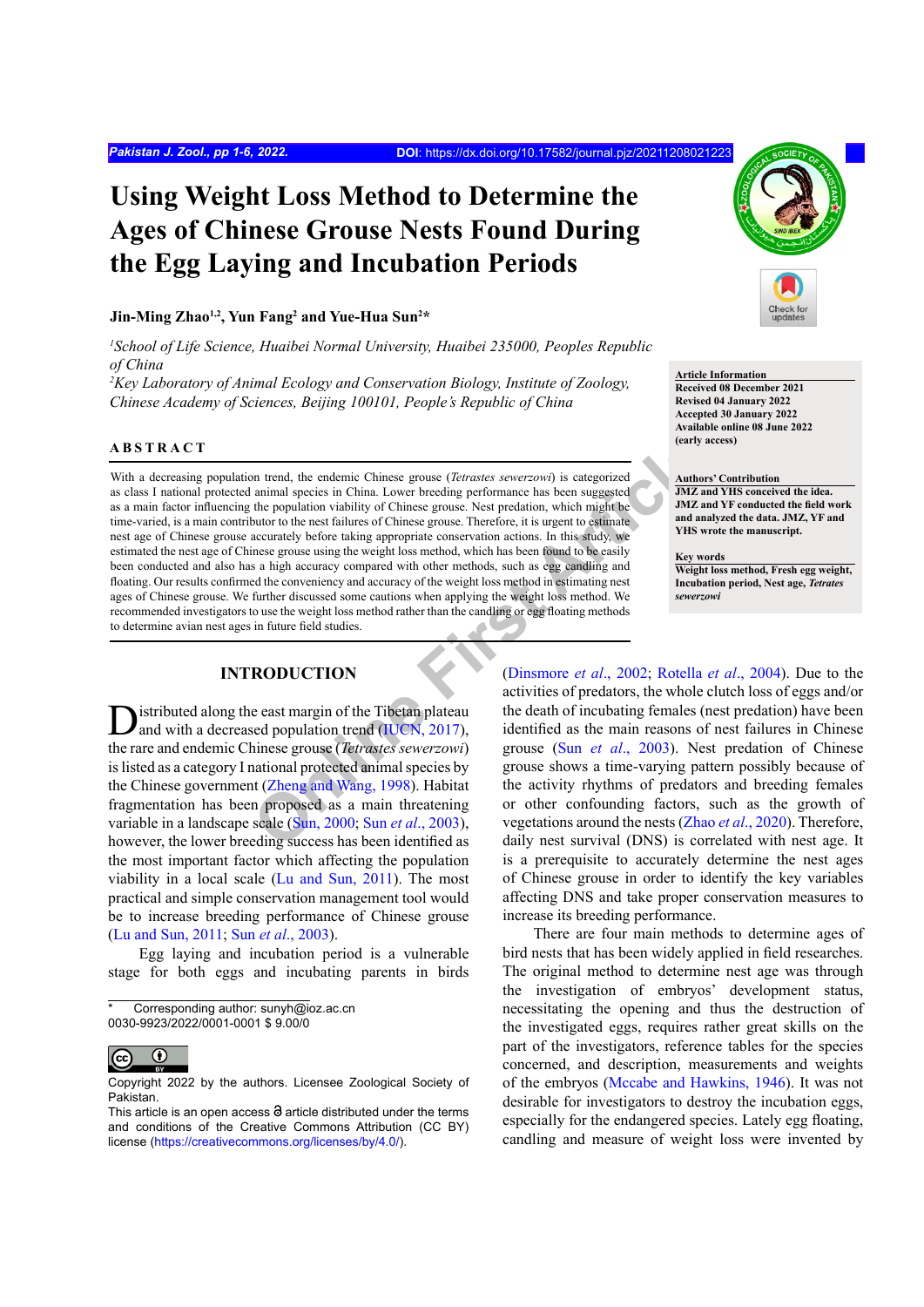researchers ([Westerskov, 1950](#page-5-6)), with candling method and floating method being widely applied in later studies ([Walter and Rusch, 1997](#page-5-7); [Rizzolo and Schmutz, 2007](#page-5-8); [Ackerman and Eagles-Smith, 2010](#page-4-2); [Uherkoch](#page-5-9) *et al*., [2015\)](#page-5-9). However, some drawbacks of these two methods have also been identified by researchers. Candling of eggs has to be conducted in a dark room, or a special candling box must be carried around. And candling method is practical only with large sized eggs. Effective candling is difficult when checking thick shelled or mottled eggs ([Lokemoen and Koford, 1996\)](#page-4-3). Egg floating method gave high variable results for eggs incubated for equal lengths of time after clutch competition ([Nol and Blokpoel, 1983](#page-5-10); [Liebezeit](#page-4-4) *et al*., 2007). Moreover, using floating method and candling method require reference tables which are only existing in relatively a few bird species, precluding investigators to estimate nest age accurately when applying these methods (Ackerman and Eagles-Smith, 2010).

**Example 18** The state of su[c](#page-4-9)cessful contained the enst age weight *W* is both a few bird species, precluding density. Hoyt (1979) described the nest age accurately when applying to calculate fresh egg weight *W* is both The use of weight loss method to determine nest age is based upon an assumption that there is a constant water loss throughout the whole period of incubation (Rahn [and Ar, 1974\)](#page-5-11). The weight loss of eggs can be ascribed almost exclusively to the loss of water vapor since the embryo has a typical respiratory quotient near 0.72 where the exchanging mass of  $O_2$  and  $CO_2$  molecules are equal ([Drent, 1973](#page-4-5)). Despite Drent (1970) has shown that optimal egg temperature is not reached during the first few days of incubation, and thus a somewhat smaller water loss during that time; while after piping, the eggs undergo a larger water loss. On balance, an average constant water loss throughout the whole period of incubation is a valid approximation ([Rahn and Ar, 1974](#page-5-11)). In another word, a linear relationship between nest age and loss of egg weight is expected during incubation. Despite that the weight loss method has been introduced by investigators for a long time and have the merits of easily being conducted and a high accuracy [\(Collins and Gaston, 1987](#page-4-7); [Demongin](#page-4-8) *et al*., [2007](#page-4-8)), it has been seldom applied in empirical researches.

In this study, we determined the nest age of Chinese grouse using the weight loss method. We verified that this method could be used in avian studies where nests were found throughout the breeding season (egg laying and incubation period) and eggs were measured only once (usually on the founding date). We also discussed some cautions when applying the weight loss method to determine nest age.

# **MATERIAL AND METHODS**

#### *The general use of weight loss method*

Suppose that investigators find nests throughout the nesting season, with some nests during egg laying and others during various incubation stages. We have no difficulties to estimate the ages of nests found during egg laying. Nests which found during incubation but finally successfully hatched are also could be estimated by subtracting average incubation days from nests been monitored. Therefore, we only need to estimate those nests that have been found during incubation but fail before successfully hatching.

According to the linear change of egg weight with nest age, the age of nests can be calculated by a linear equation:  $Age = a + b*(W-W<sub>f</sub>)$  (1), where *W* is fresh egg weight,  $W_f$  is egg weight at found date. If we could draw this linear equation, we could use it to calculate the nest age for all nests in a focal bird population.

Fresh egg weight *W* is both related to egg shape and density. Hoyt (1979) described the weight coefficient  $(K<sub>n</sub>)$ to calculate fresh egg weight by equation:  $Weight = K_*^*LB^2$ (2), where *L* is egg length and *B* is egg breadth. This method is efficient in calculating fresh egg weight with an error rarely over 2% (Hoyt, 1979). *K<sub>w</sub>* can be obtained from eggs found during incubation. The values of constant *a* and *b* could be estimated by least square method using nests with known ages, which could be obtained through mean incubation days minus days under monitoring of successful nests. Finally, we could use equation 1 to calculate ages of nests found during incubation, especially those nests being found and predated during incubation.

#### *Nest searching and monitoring*

We used nests of Chinese grouse to verify weight loss method. Chinese grouse is distributed in alpine conifer forests at altitudes between 2400 m and 4300 m along the eastern edge of the Tibetan Plateau in China ([Sun,](#page-5-2) 2000). Chinese grouse is monogamous (Sun *et al*[., 2003](#page-5-3)). During the breeding season, males occupy territories and females select males to copulate with and construct nests at the base of trees within mated males' territories ([Sun](#page-5-12) *et al*[., 2007\)](#page-5-12). Females begin breeding at one year of age and all females take part in reproduction during a breeding season ([Sun, 2004\)](#page-5-13). Due to the relatively short summer at high elevations, females do not re-nest if their nests failed during incubation (Sun *et al*[., 2003](#page-5-3)). Field work was carried out at Lianhuashan Nature Reserve, Gansu, China (34.6853̊ N, 103.5233̊ E), during 2009-2012. More detail informations about study site could be found in ([Sun](#page-5-3) *et al*., [2003](#page-5-3); Klaus *et al*[., 2001](#page-4-10); Zhao *et al*[., 2018](#page-5-14)).

We searched nests during the whole egg laying and incubation periods, so nests were of different ages at found date. Eggs were only weighed and measured once at the found date. We weighed eggs  $(W_f)$  using an electronic balance with an accuracy of 0.1g and measured eggs' maximum length (*L*) and maximum breadth (*B*) using a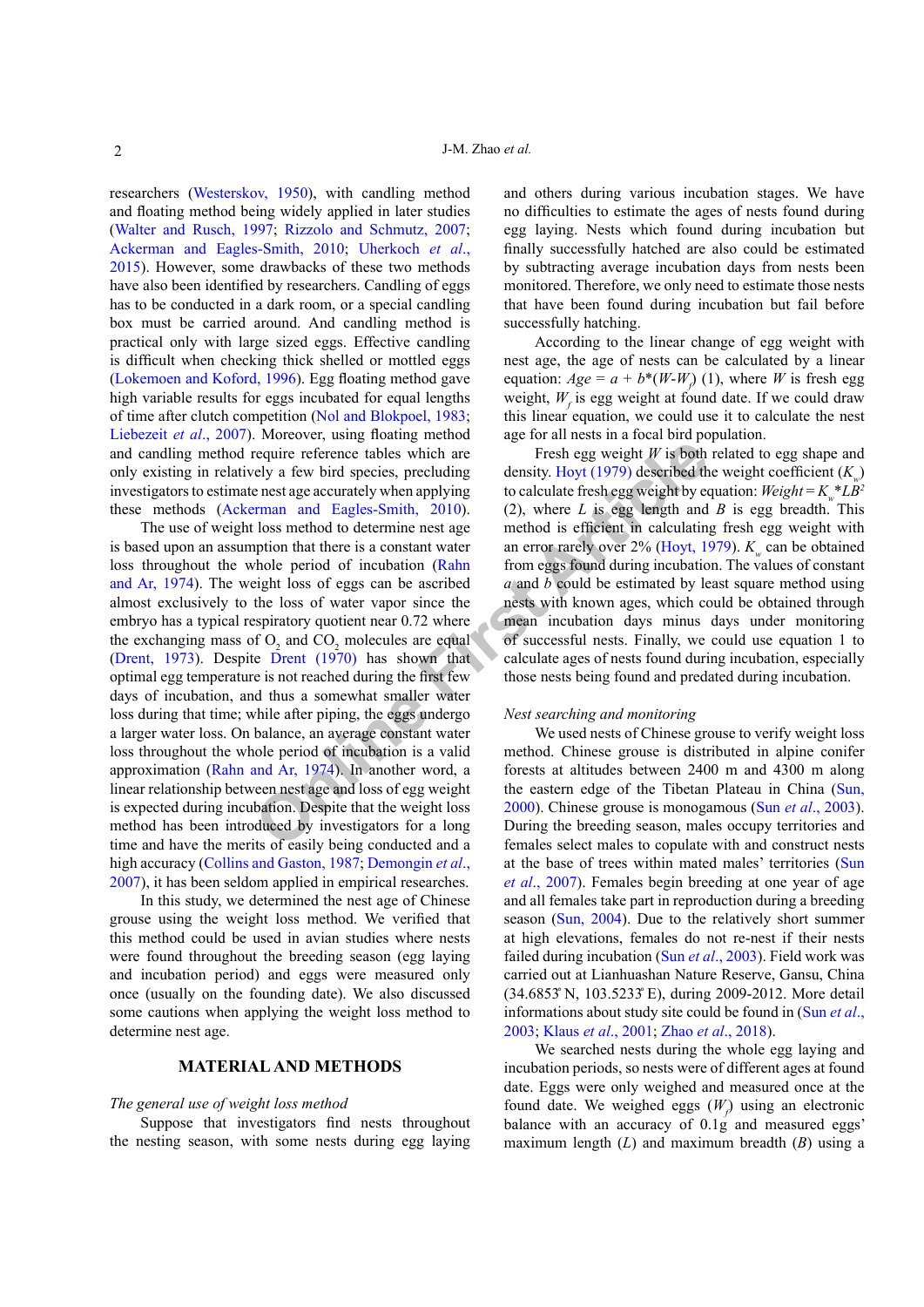caliper with an accuracy of 0.02 mm. Nests were checked every 2-5 days until its final fate were determined. A nest was considered successful when above one egg was hatched and failed when eggs all disappeared, egg shells crashed or egg shell punched (Zhao *et al*[., 2018](#page-5-14)). We recorded the dates of found and dates of final fates being determined.

#### *Nest age determination method and accuracy estimation*

measurable and had a negligible<br>
was  $28*0.1495$ , which is  $4.159g$ <br>
W found during incubation could be<br>  $n1. At the second step, we applied  
\no calculate the coefficient *a* and *b*  
\nn = 1. At the second step, we apply  
\nthe mean 28 incubation days (Sun,  
\nthe mean 28 incubation days (Sun,  
\nthe mean 28 incubation days (Sun,  
\nthe method was determined by subtracting the  
\neaplied this our equation with  
\neaplied this our equation$ At the first step, we calculated the egg weight coefficient  $(K<sub>w</sub>)$  of Chinese grouse from nests found during egg laying period using the transformed formula of equation 1:  $K_w = W/LB^2$ . We did not take weight loss during egg laying period into account because weight loss at this period was not really measurable and had a negligible influence on weight loss (Westerskov, 1950). Then the weights of fresh eggs *W* found during incubation could be calculated with equation 1. At the second step, we applied the linear regression to calculate the coefficient *a* and *b* in equation 2,  $Age = a + b^* (W-W<sub>f</sub>)$ , using two thirds of randomly selected successful nests  $(n = 22)$  found during incubation, where *Age* was determined by subtracting the monitoring days from the mean 28 incubation days (Sun, [2004](#page-5-13)). At a third step, we applied this our equation with other 11 remaining selected successful nests whose ages at founding date were also determined by the method introduced above. We compared the predicted nest age and real age using paired t test. We used 22 nests to estimate the coefficients and 11 nests to examine the accuracy because sample size is modest and also to increase our accuracies on estimations of the coefficients.

We used nest as a sample unit and mean values of eggs in the same nest were used in all calculations. Data used for paired t-test and linear regression in this study were all examined and fit the assumptions of normal distribution and equality of variance. Results were presented as means  $\pm$  SE and two-tailed alpha level was set to 0.05. All statistical analyses were carried out on SAS 9.1 ([SAS](#page-5-15) [Institute Int., 2001](#page-5-15)).

### **RESULTS**

Totally 68 nests were found during 2009-2012. Of this, we removed 27 nests from our calculations because of various reasons (9 nests' fate determined at found data, 17 nests failed during incubation period, 1 nest egg unmeasured). Finally, we used 8 nests found during egg laying period to calculate weight coefficient  $K_{\mu}$ , and 33 successful nests found during incubation were randomly selected to construct linear equation of weight loss and nest age (n= 22 nests,  $11.7 \pm 1.4$  days of age at found date), or used to test our results ( $n=11$  nests,  $13.5 \pm 2.2$  days of

age at found date). There was no difference in found dates between these two groups (two-sample t-test,  $t_{31}$  = -0.70, *P*  $= 0.491$ ).

The weight coefficient of Chinese grouse eggs was  $0.543 \pm 0.002$  ([Table I](#page-2-0)). Fresh egg weight (*W*) of the 22 nests was estimated. Weight loss was then calculated by subtracting weight at found date  $(W_f)$  from estimated fresh egg weight. Our final equation for calculating nest age found during incubation was  $Age = 2.511 + 5.005*(W-W_f)$  $(22 \text{ nests}, F_{1,21} = 263.146, P < 0.001, \text{ adjusted } R^2 = 0.926,$ [Fig. 1](#page-3-0)). Mean daily weight loss for an egg during incubation is about 0.1495g. So, we also got another equation between nest age and weight loss  $(W_i)$ :  $W_i = 0.1495 * Age$ . And total weight loss during the whole incubation period was 28\*0.1495, which is 4.159g and constitute 19.0% of a mean fresh egg weight of 21.9g.

<span id="page-2-0"></span>**Table I. Eight nests found during egg laying period at Lianhuashan, Gansu, China, 2009-2012.** 

|            |              |                |      | Year CSAF FCS Length Breadth Weight Kw |      |             | P weight     |
|------------|--------------|----------------|------|----------------------------------------|------|-------------|--------------|
| 2009       | 4            | 7              | 4.23 | 3.00                                   | 20.6 |             | 0.541 20.534 |
| 2010 7     |              | 8              | 4.28 | 3.07                                   | 22.1 |             | 0.548 21.903 |
| 2010       | 4            | 7              | 4.49 | 3.15                                   | 24.3 |             | 0.545 24.191 |
| 2010       | 3            | 7              | 4.22 | 3.00                                   | 20.9 |             | 0.550 20.623 |
| 2010       | 6            | 7              | 4.41 | 3.08                                   | 22.5 |             | 0.538 22.716 |
| 2011       | $\mathbf{1}$ | 6              | 4.34 | 3.09                                   | 22.2 |             | 0.536 22.501 |
| 2011       | 3            | 9              | 4.15 | 2.99                                   | 20.1 |             | 0.542 20.146 |
| 2011       | 4            | 7              | 4.39 | 3.12                                   | 23.1 |             | 0.541 23.204 |
| Mean $4.2$ |              | 7.2            | 4.31 | 3.06                                   | 21.9 |             | 0.543 21.991 |
| <b>SE</b>  | 0.7          | 0 <sup>3</sup> | 0.04 | 0.02                                   | 0.5  | 0.002 0.509 |              |

CSAF, clutch size at found date; FCS, final clutch size; Length, egg length in centimeter (cm); Breadth, egg breadth in cm; Weight, fresh egg weight in gram (g) before incubating; Kw, gravity coefficient; P\_Weight, predicted fresh egg weight in g.

We tested the efficiency of our methods with 11 nests. Predicted age of the 11 nests at found date was  $12.6 \pm 2.0$ days (range 4.3-25.4 days). And the differences between predicted ages and real ages were not significantly  $(0.8 \pm$ 0.5 days, range:-1.8 to 3.2 days; paired t-test,  $t_{10} = -1.37$ , *P*  $= 0.200$ , [Fig. 2](#page-3-1)).

# **DISCUSSION**

The weight loss method showed a high accuracy in determining the nest age of Chinese grouse, where differences between predicted age and real age were between -2 and 4 days. The deviation of our results was smaller than those based on floating method, which was usually about 7 days ([Liebezeit](#page-4-4) *et al*., 2007). Data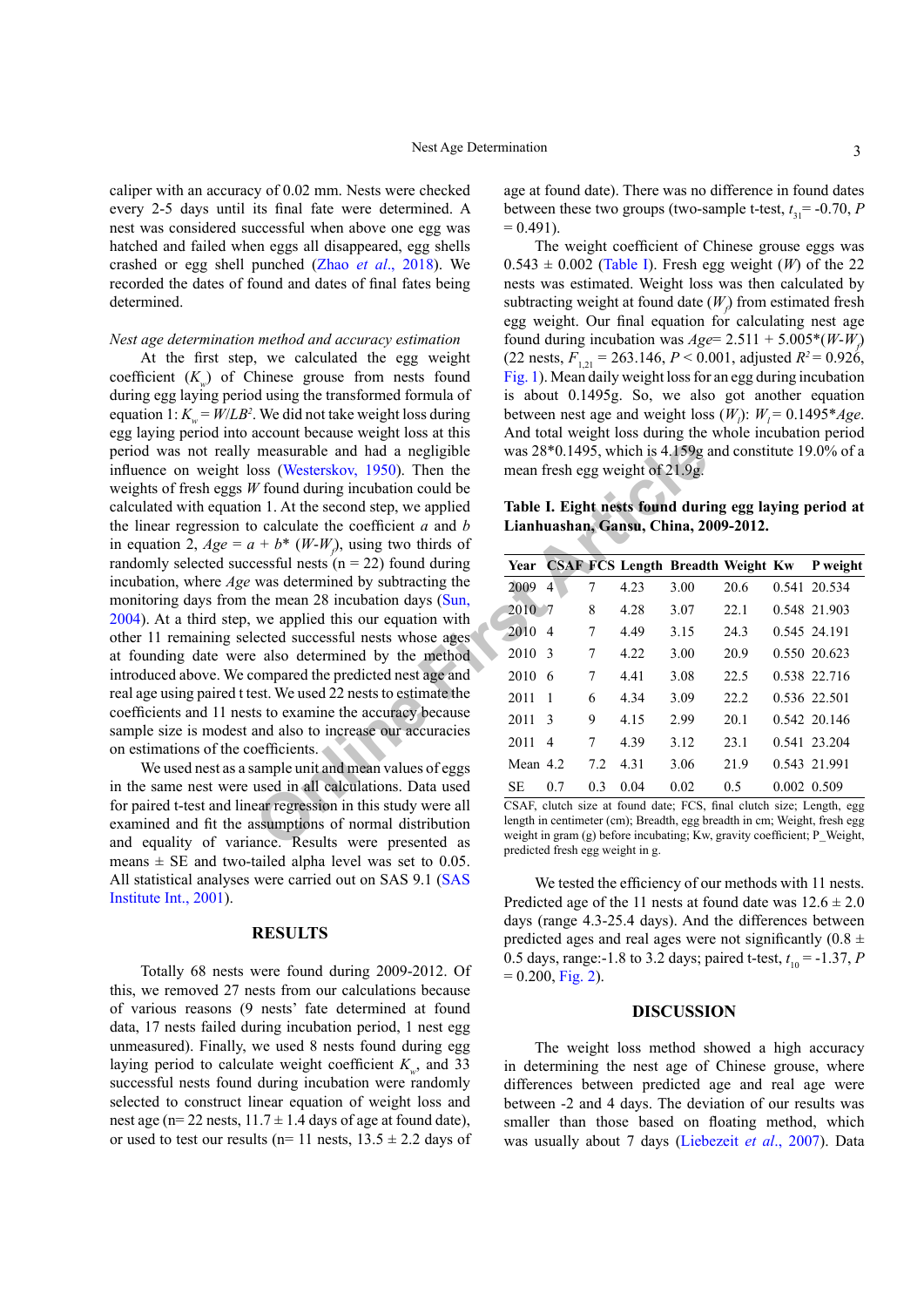required for estimating nest age was easy to collect and the calculation procedure was simple. Investigators did not need to have much experience or rely on a reference table on the embryo development status at different ages, but weigh and measure the eggs at the found date. The weight loss method may also reduce the potential adverse effects from personal experience. The most popular least squared method was used to calculate the regression parameters, which could be easily performed by hand or by any statistic software. Nest initiation date and hatching date could also be reckoned out. The application of weight loss method could improve the accuracy of nest survival estimates, help to ascertain nest fate, and reduce the need for frequent nest visits to check hatching date ([Liebezeit](#page-4-4) *et al*., 2007).



<span id="page-3-0"></span>Fig. 1. Correlation of nest age and egg weight loss during incubation of Chinese grouse, Lianhuashan, Gansu, China, 2009-2012.



<span id="page-3-1"></span>Fig. 2. Comparison of predicted nest age and real age of Chinese grouse at Lianhuashan, Gansu, China, 2009-2012.

The constant term in our linear equation of Chinese grouse was 2.511, which signified that the minimal age of nest found was 2.5 days after incubation started. This might be caused by the modest sample size. A large sample size might make the constant term close to zero. A further refinement could be achieved by examining mean daily weight loss in our study. When a negligible weight loss or no weight loss occurred, a nest could be classified as incubation started close to the found date. Another question to be put forward was that investigators needed to check the egg in a nest with unusual lower weight loss. For example, an infertile egg lost much less weight during incubation compared with fertile eggs ([Paassen](#page-5-16) *et al*[., 1984](#page-5-16)). The differences of weight loss between fertile and infertile eggs could became more and more obvious as incubation progressing and inclusive of infertile eggs could thus underestimate nest age, especially during the late incubation period. Therefore, these infertile eggs should be removed when estimating nest age, which could be achieved by excluding the eggs that lost obvious less weight than the rest eggs in a nest.

Some prerequisites had to be aware of before using the weight loss method. Firstly, nests have to be searched and found during the whole egg laying and incubation periods. Nests found during egg laying periods are used to determine weight coefficient, which was useful in determine the fresh egg weight found during incubation. And successful nests found during incubation period was used to construct linear equations. Secondly, mean incubation period was used to determine nest age of successful nest before constructing linear equations. Mean incubation period could be obtained by monitoring successful nests found during egg laying periods or through literatures (if possible). Thirdly, if the date of first egg laying date was needed, which was of interest in quite a number of avian researches ([Gibson](#page-4-11)  *et al*., 2015; Grant, 2015; Joos *et al*[., 2015\)](#page-4-13), egg laying rhythm has to be known. This could also be observed from nests found during egg laying when such date could not be obtained from literatures.

Water vapor loss of eggs during incubation depended upon the pore geometry of the shell and diffusion constant of water vapor in air on the one hand and the water vapor pressure difference on the other hand which is set up between the inside of the shell and the microclimate of the nest surrounding the egg ([Rahn and Ar, 1974](#page-5-11)). Therefore, we suggest developing species/ population specific regression equations in field researches. Moreover, the weight loss method would be suitable for species with relative regular incubation rhythm. For species with irregular incubation rhythm, for example, blue petrel (*Halobaena caerulea*) and some other seabirds occasionally neglect their nests during incubation ([Gaston and Powell, 1989](#page-4-14); [Astheimer,](#page-4-15)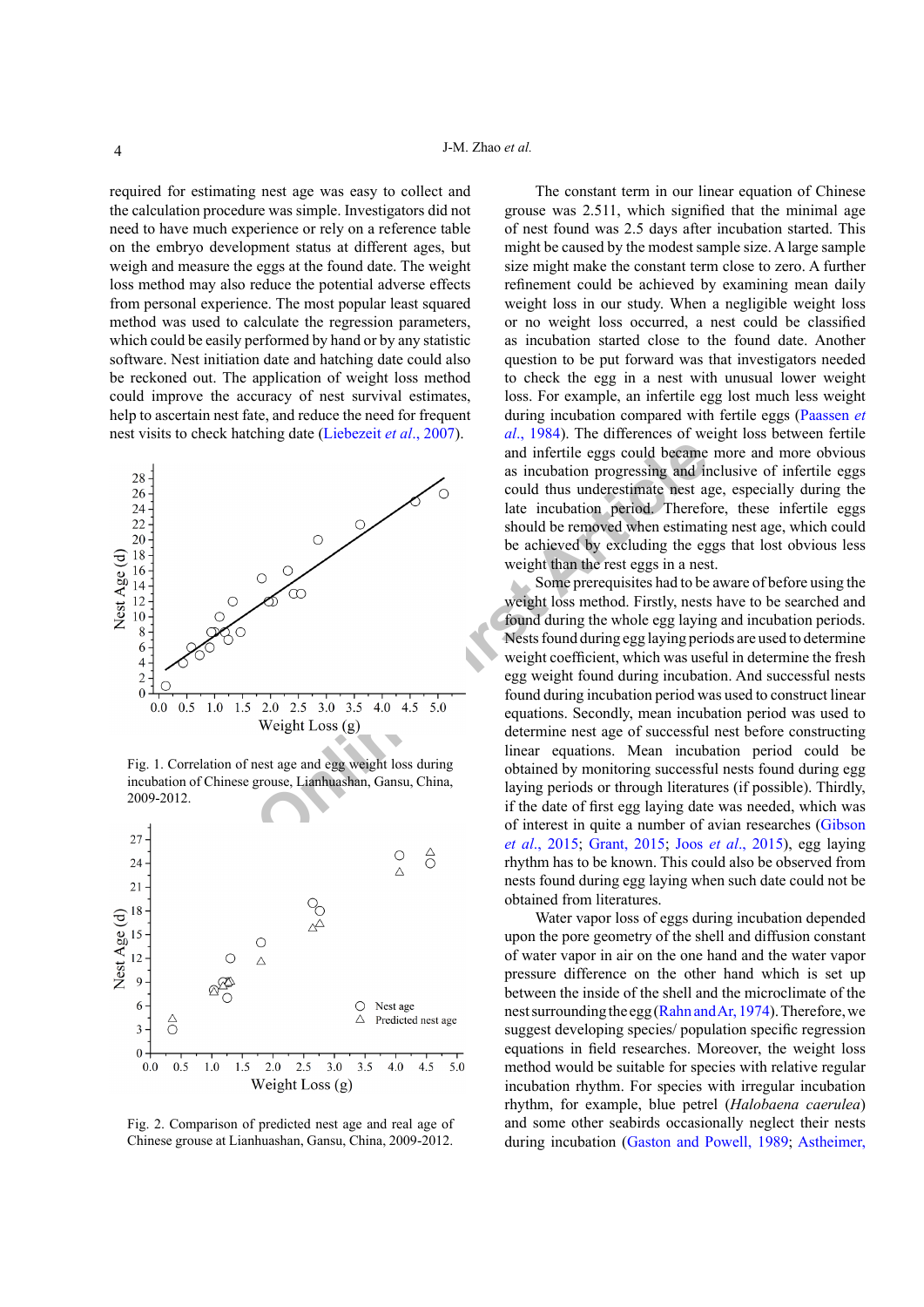[1991](#page-4-15); [Chaurand and Weimerskirch, 1994](#page-4-16)), whose water loss is not constant, utility of daily water loss should be used as a surrogate to calculate days under incubation, because development of embryos suspend when ambient temperatures is low during egg neglect periods ([Zhao](#page-5-17) *et al*[., 2017](#page-5-17)).

Our study confirmed the convenient and accuracy of weight loss method in estimating the nest age of Chinese grouse. Considering the importance of estimating nest age in many avian studies, we recommended investigators to use the weight loss method rather than egg floating and candling methods to estimate nest age in future avian nest survival studies when a time-varied DSR is of interest.

# **ACKNOWLEDGEMENTS**

**WLEDGEMENTS**<br>
Saston, A.J., and Powell,<br>
incubation, egg neglect,<br>
incubation, egg neglect,<br>
incubation, egg neglect,<br>
Ancient Murrelet. Auk, 10<br>
incubation, D<sub>a</sub>, Blomberg, EJ, 2015<br>
2015, 2015, 2015<br>
2018, 2015, 2015, 2 Graceful thanks were given to people in Lianhuashan Nature Reserve for their great help, and Chen Yang, Ya-Hui Li, Ying-Qiang Lou, Mei Shi, Ying-Xin Jiang, Yang Hong and Wen-Da Cheng for their help in field work. This research was funded by the National Natural Foundation of China (Project 31520103903, 31172099, 32011530077) and Special fund of Qilian Mountain National Park (QHTX-2021-007). None of the funders had any input into the content of the manuscript. None of the funders required their approval of the manuscript before submission or publication.

*Statement of conflict of interest* The authors have declared no conflict of interest.

# **REFERENCES**

- <span id="page-4-2"></span>Ackerman, J.T., and Eagles-Smith, C.A., 2010. Accuracy of egg flotation throughout incubation to determine embryo age and incubation day in waterbird nests. *Condor*, **112**: 438-446. [https://doi.](https://doi.org/10.1525/cond.2010.090070) [org/10.1525/cond.2010.090070](https://doi.org/10.1525/cond.2010.090070)
- <span id="page-4-15"></span>Astheimer, L.B., 1991. Embryo metabolism and egg neglect in Cassin's Auklets. *Condor*, **93**: 486-495. <https://doi.org/10.2307/1368180>
- <span id="page-4-16"></span>Chaurand, T., and Weimerskirch, H., 1994. Incubation routine, body mass regulation and egg neglect in the blue petrel *Halobaena caerulea*. *Ibis*, **136**: 285- 290. [https://doi.org/10.1111/j.1474-919X.1994.](https://doi.org/10.1111/j.1474-919X.1994.tb01097.x) [tb01097.x](https://doi.org/10.1111/j.1474-919X.1994.tb01097.x)
- <span id="page-4-7"></span>Collins, B., and Gaston, A., 1987. Estimating the error involved in using egg density to predict laying dates (Estimado del error envuelto al utilizar la densidad de huevos para predecir la fecha de puesta). *J. Field Ornithol*., **58**: 464-473.

<span id="page-4-8"></span>Demongin, L., Dmitrenok, M., and Bretagnolle,

V., 2007. Determining Great Bittern *Botaurus stellaris* laying date from egg and chick biometrics. *Bird Study*, **54**: 54-60. [https://doi.](https://doi.org/10.1080/00063650709461456) [org/10.1080/00063650709461456](https://doi.org/10.1080/00063650709461456)

- <span id="page-4-1"></span>Dinsmore, S.J., White, G.C., and Knopf, F.L., 2002. Advanced techniques for modeling avian nest survival. *Ecology*, **83**: 3476-3488. [https://doi.](https://doi.org/10.1890/0012-9658(2002)083%5b3476:ATFMAN%5d2.0.CO;2) [org/10.1890/0012-9658\(2002\)083\[3476:ATFMAN](https://doi.org/10.1890/0012-9658(2002)083%5b3476:ATFMAN%5d2.0.CO;2) [\]2.0.CO;2](https://doi.org/10.1890/0012-9658(2002)083%5b3476:ATFMAN%5d2.0.CO;2)
- <span id="page-4-5"></span>Drent, R., 1973. *The natural history of incubation. Breeding biology of birds*. National Academy of Sciences, Washington, DC. pp. 262-311.
- <span id="page-4-6"></span>Drent, R.H., 1970. Functional aspects of incubation in the herring gull. *Behaviour,* Supplement. pp. 1-132.
- <span id="page-4-14"></span>Gaston, A.J., and Powell, D.W., 1989. Natural incubation, egg neglect, and hatchability in the Ancient Murrelet. *Auk*, **106**: 433-438.
- <span id="page-4-11"></span>Gibson, D., Blomberg, E.J., Atamian, M.T., and Sedinger, J.S., 2015. Observer effects strongly influence estimates of daily nest survival probability but do not substantially increase rates of nest failure in greater sage-grouse. *Auk*, **132**: 397-407. [https://](https://doi.org/10.1642/AUK-14-197.1) doi.org/10.1642/AUK-14-197.1
- <span id="page-4-12"></span>Grant, T.A., 2015. Time-specific variation in passerine nest survival: New insights into old questions. *Auk*, **122**: 661-672. [https://doi.org/10.1093/](https://doi.org/10.1093/auk/122.2.661) auk/122.2.661
- <span id="page-4-9"></span>Hoyt, D.F., 1979. Practical methods of estimating volume and fresh weight of bird eggs. *Auk*, **96**: 73- 77.
- <span id="page-4-13"></span>Joos, C.J., Thompson, F.R., and Faaborg, J., 2015. The role of territory settlement, individual quality, and nesting initiation on productivity of Bell's vireos *Vireo bellii bellii*. *J. Avian Biol*., **45**: 584-590. https://doi.org/10.1111/jav.00400
- <span id="page-4-10"></span>Klaus, S., Selsam, P., Sun Y., and Fang, Y., 2001. Analyse von Satellitenbildern zum schutz bedrohter arten. Fallbeispiel Chinahaselhuhn (*Bonasa sewerzowi*). *Natursch. Landschaftspl.*, **33**: 281-285.
- <span id="page-4-4"></span>Liebezeit, J.R., Smith, P.A., Lanctot, R.B., Schekkerman, H., Tulp, I., Kendall, S.J., Tracy, D.M., Rodrigues, R.J., Meltofte, H., and Robinson, J.A., 2007. Assessing the development of shorebird eggs using the flotation method: species-specific and generalized regression models. *Condor*, **109**: 32-47.<https://doi.org/10.1093/condor/109.1.32>
- <span id="page-4-3"></span>Lokemoen, J.T., and Koford, R.R., 1996. Using candlers to determine the incubation stage of passerine eggs. *J. Field Ornithol*., **67**: 660-668.
- <span id="page-4-0"></span>Lu, N., and Sun, Y., 2011. Population viability analysis and conservation of Chinese grouse *Bonasa sewerzowi* in Lianhuashan Nature Reserve, North-